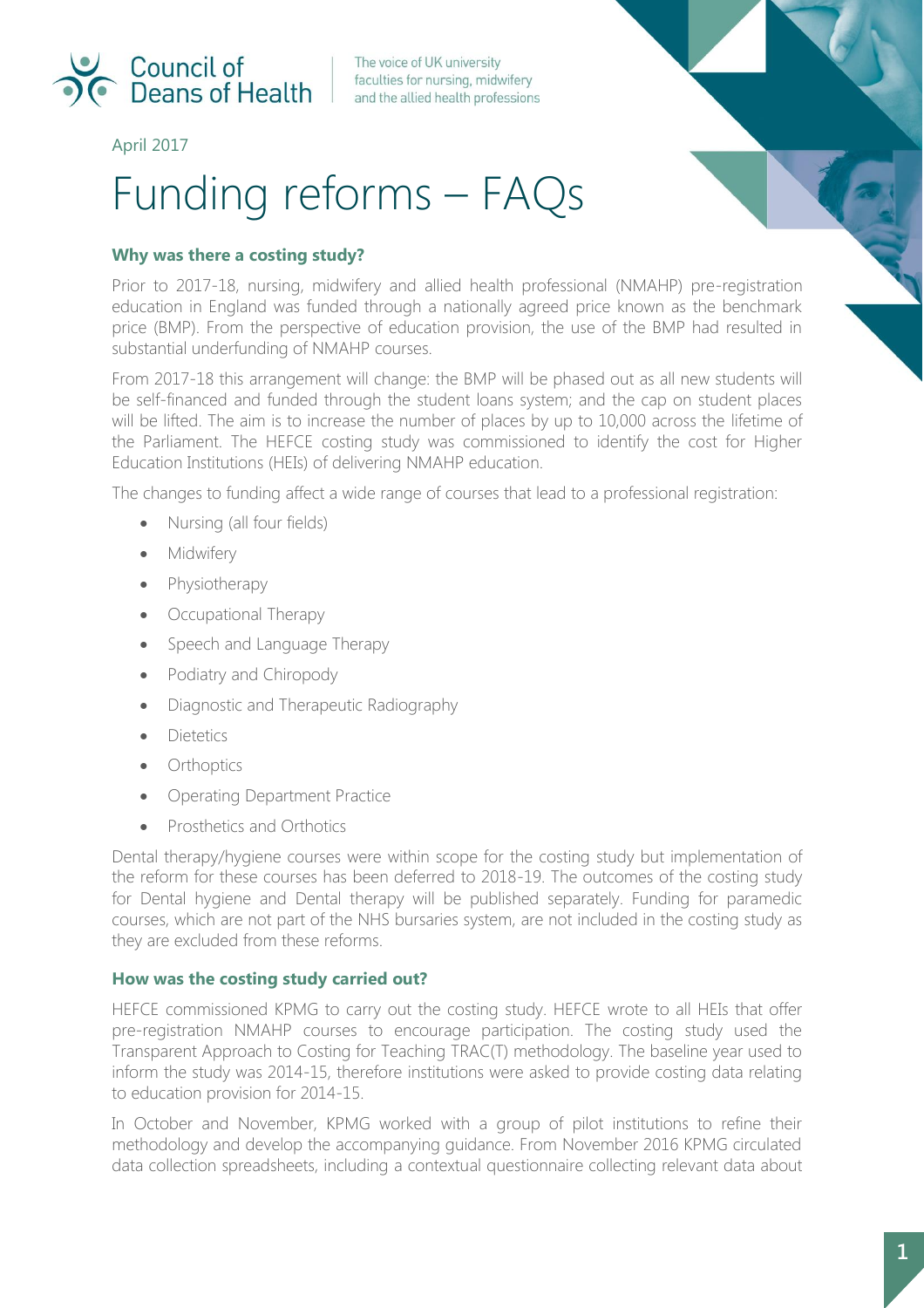institutions (e.g. student FTE, course length, student:staff ratios), and a cost collection spreadsheet which collected costing information about each course (e.g. staff costs, non-pay costs, indirect departmental costs, centrally allocated indirect costs, estate costs). The data collected by KPMG included costs incurred in terms of student uniforms, DBS checks and occupational health checks.

The Council of Deans of Health has played an active role in contributing towards the costing study, sitting on the Advisory Group providing technical assistance to HEFCE and KPMG.

## **How did HEFCE use the costing study to inform its funding decisions?**

KPMG conducted analysis of the costing data returned by institutions for each course. Where necessary it clarified costs with institutions. The study was used to inform the decisions about funding NMAH courses taken by HEFCE's Board. This included considering which HEFCE high cost price group each course is assigned to, and to identify a transitional supplementary targeted allocation for 2017-18 which is intended to support further the sustainability of higher cost disciplines as evidenced by the costing study.

HEFCE will also provide funding to institutions relating to students on nursing, midwifery and allied health courses through the student premium and London weighting. This funding is allocated following a formulaic calculation which applies to all disciplines and price groups funded by HEFCE, and was not informed by the costing study.

Publication of the HEFCE costing study is imminent. The Council will communicate the publication of this to members once it has been published.

## **What were the outcomes of the costing study?**

The costing study provided average costings for HE provision of nursing, midwifery and allied health courses at the level of the different disciplines, and provided some analysis of these costings. For more detail, please see the report which will shortly be published on HEFCE's website.

## **What were the funding decisions made for 2017-18 relating to nursing, midwifery and allied health?**

On 15 March 2017, HEFCE published its [Circular letter](http://www.hefce.ac.uk/pubs/year/2017/CL,062017/) outlining funding for universities and colleges for 2017-18. Information relating to nursing, midwifery and the allied health professions can be found in paragraphs 6-9.

It is important to note that these allocations apply to new students starting courses in 2017-18. HEFCE is yet to announce funding levels for 2018 onwards and the Council will continue its engagement with HEFCE to work towards a sustainable level of funding for NMAHP education.

In its Circular letter, HEFCE outlined the following:

- £16 million high-cost subject funding
	- o Pre-registration nursing (all fields) assigned to price group C1
	- o Pre-registration midwifery and other AHPs assigned to price group B
- £8 million student premium funding
- £1 million London allowances
- £6 million targeted teaching allocation
	- o £200 for adult nursing, mental health nursing, unclassified nursing, and speech and language therapy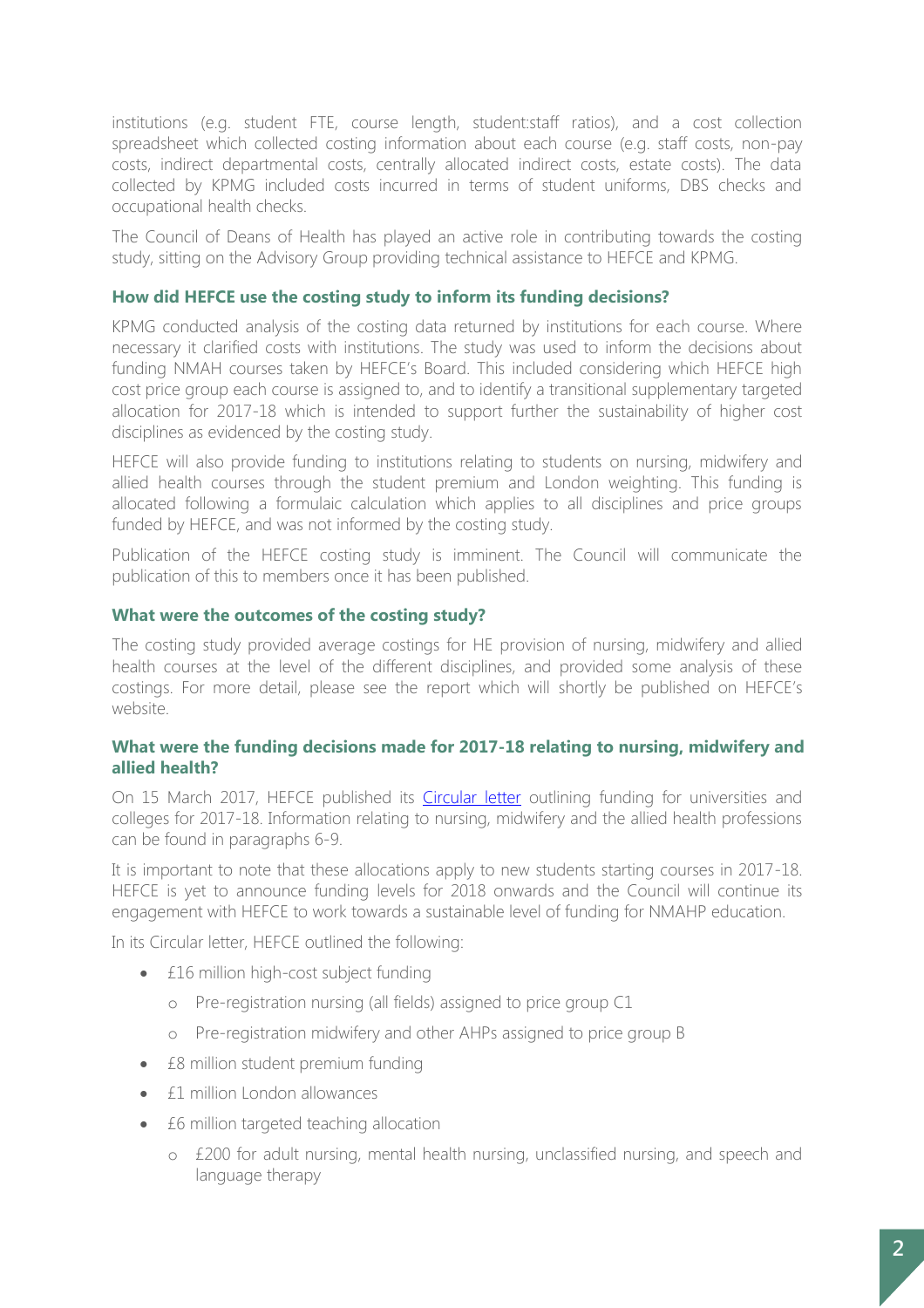- o £400 for child nursing and learning disability nursing
- o £1,200 for therapeutic/diagnostic radiography, and podiatry and chiropody
- o £3,500 for orthotics and prosthetics, and orthoptics
- o Operating department practice, dietetics, occupational therapy, physiotherapy and midwifery will NOT receive any additional supplement.
- £1 million towards national initiative supporting demand and improving retention and sustainability of courses.

Finance arrangements for pre-registration courses in dental hygiene and dental therapy, and postgraduate pre-registration courses are not changing in 2017-18, and therefore sit outside of the NMAHP funding arrangement outlined in the HEFCE Circular. The Council will continue to engage with HEFCE in relation to these matters.

## **What does this mean for NMAHP courses?**

In addition to student fees, universities will receive from HEFCE:

# *High cost subject funding*

HEFCE has allocated £16m through the main high-cost subject funding on the basis that preregistration in nursing (all fields) should be assigned to price group C1, and pre-registration courses in midwifery and AHPs subject to the transfer of funding responsibility, should be assigned to price group B. High cost funding is also subject to a scaling factor (1.0165 for 2017- 18).

# *Student Premium*

HEFCE has allocated £8 million towards student premium funding, intended to enable institutions to provide to support students deemed to be at risk of withdrawing early from their studies because of their qualifications and age profile. A further allocation has also been made towards recruiting and supporting disabled students.

Based on a total population of 25,000 students in the system, this allocation would amount to an average £320 per FTE of additional funding, however specific amounts will vary depending on the student characteristics at each institution. Importantly, these allocations are made to the institution, not to individual faculties or departments. HEFCE's April grant letters to providers are expected to show how NMAHP students contribute towards these allocations. It will be important for members to work proactively to ensure this allocation is directed towards NMAHP courses.

## *Targeted teaching allocation*

HEFCE has allocated £6 million for a transitional supplementary targeted teaching allocation to support further sustainability of certain professions. This funding is in addition to the fee received by institutions in relation to each price group and is calculated on a per full-time equivalent (FTE) basis.

## *National initiatives*

HEFCE has allocated £1m for national initiatives that support demand and improve retention to enhance sustainability of courses, particularly small and specialist pre-registration courses. Further information in relation to this funding will be communicated to members in due course.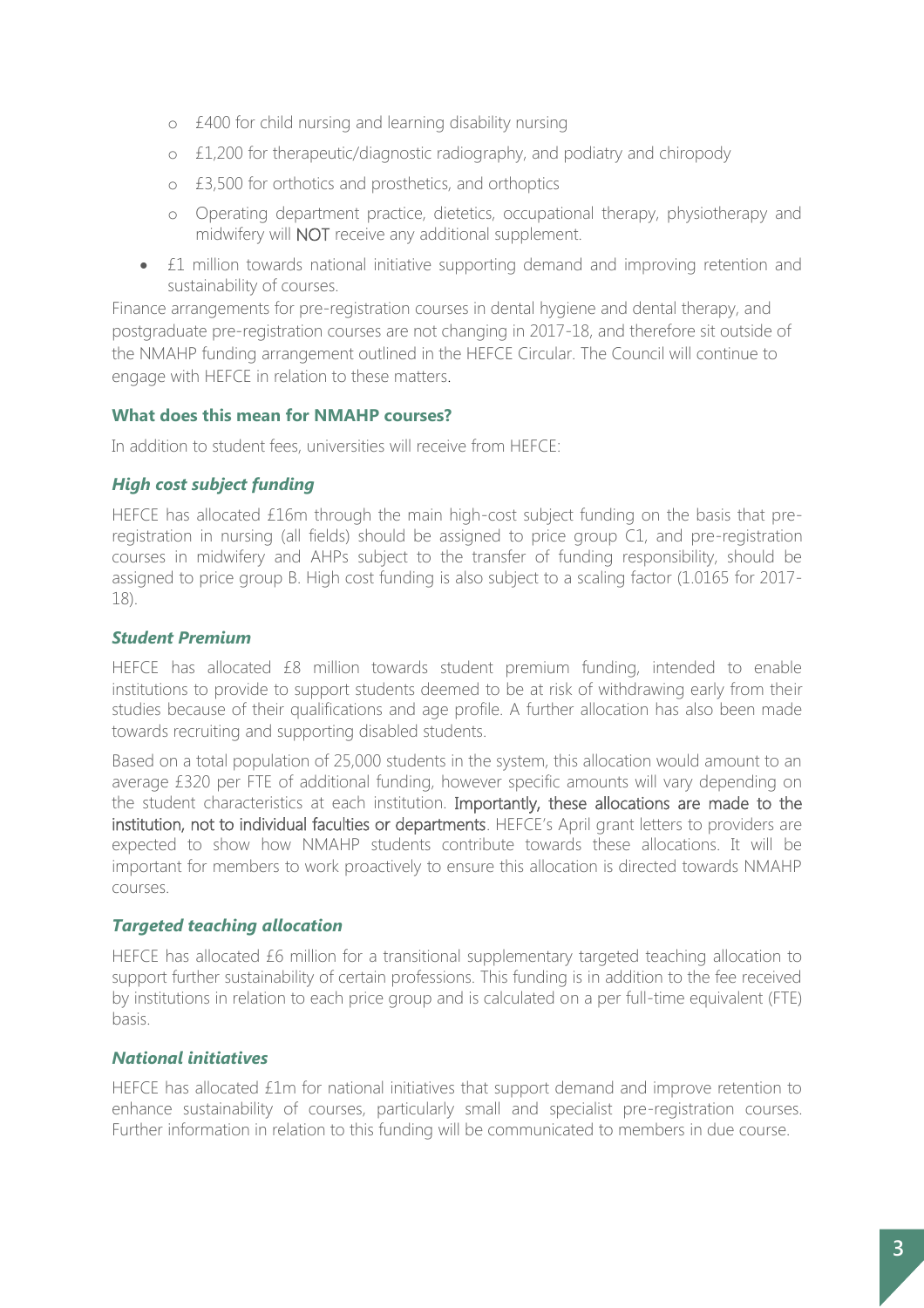# *London weighting*

HEFCE has allocated £1m for London weighting. Inner and outer London rates will vary by price group, therefore the allocation to HEIs will be dependent on the courses offered.

The 2017-18 guide to funding is due to be published on 12 April 2017 on HEFCE's website.

## **Scenarios for NHAMP courses**

We have provided examples of the funding implications below for each of the undergraduate NMAHP courses that are subject to the funding reforms. It should be noted that the HEFCE high cost funding figures quoted below exclude the scaling factor (1.0165).

#### *Adult Nursing and Mental Health Nursing*

HEIs providing courses in adult and mental health nursing will be able to charge a fee (up to £9,250), and will receive £250 per FTE in high cost subject funding support at HEFCE price group C1, a transitional supplement of £200 per FTE for 2017-18, as well as any additional funding that is attributable to student premium funding and London weighting.

## *Child Nursing and Learning Disability Nursing*

HEIs providing courses in child nursing and learning disability nursing will be able to charge a fee (up to £9,250) and will receive: £250 per FTE in high cost subject funding support at HEFCE price group C1; a transitional supplement of £400 per FTE for 2017-18; as well as any additional funding that is attributable to student premium funding and London weighting.

## *Midwifery, Physiotherapy Dietetics, Operating Department Practice, Occupational Therapy*

HEIs providing courses in midwifery, physiotherapy, dietetics, operating department practice and occupational therapy will be able to charge a fee (up to £9,250) and will receive £1,500 per FTE in high cost subject funding support at HEFCE price group B; as well as any additional funding that is attributable to student premium funding and London weighting.

#### *Diagnostic and Therapeutic Radiography; Chiropody and Podiatry*

HEIs providing courses in diagnostic/therapeutic radiography, and chiropody and podiatry will be able to charge a fee (up to £9,250) and will receive: £1,500 per FTE in high cost subject funding support at HEFCE price group B; a transitional supplement of £1,200 per FTE for 2017- 18; as well as any additional funding that is attributable to student premium funding and London weighting.

#### *Speech and Language Therapy*

HEIs providing courses in speech and language therapy will be able to charge a fee (up to £9,250) and will receive: £1,500 per FTE in high cost subject funding support at HEFCE price group B; a transitional supplement of £200 per FTE for 2017-18; as well as any additional funding that is attributable to student premium funding and London weighting.

## *Orthotics and Prosthetics; Orthoptics*

HEIs providing courses in orthotics and prosthetics, and orthoptics will be able to charge a fee (up to £9,250) and will receive: £1,500 per FTE in high cost subject funding support at HEFCE price group B; a transitional supplement of £3,500 per FTE for 2017-18; as well as any additional funding that is attributable to student premium funding and London weighting.